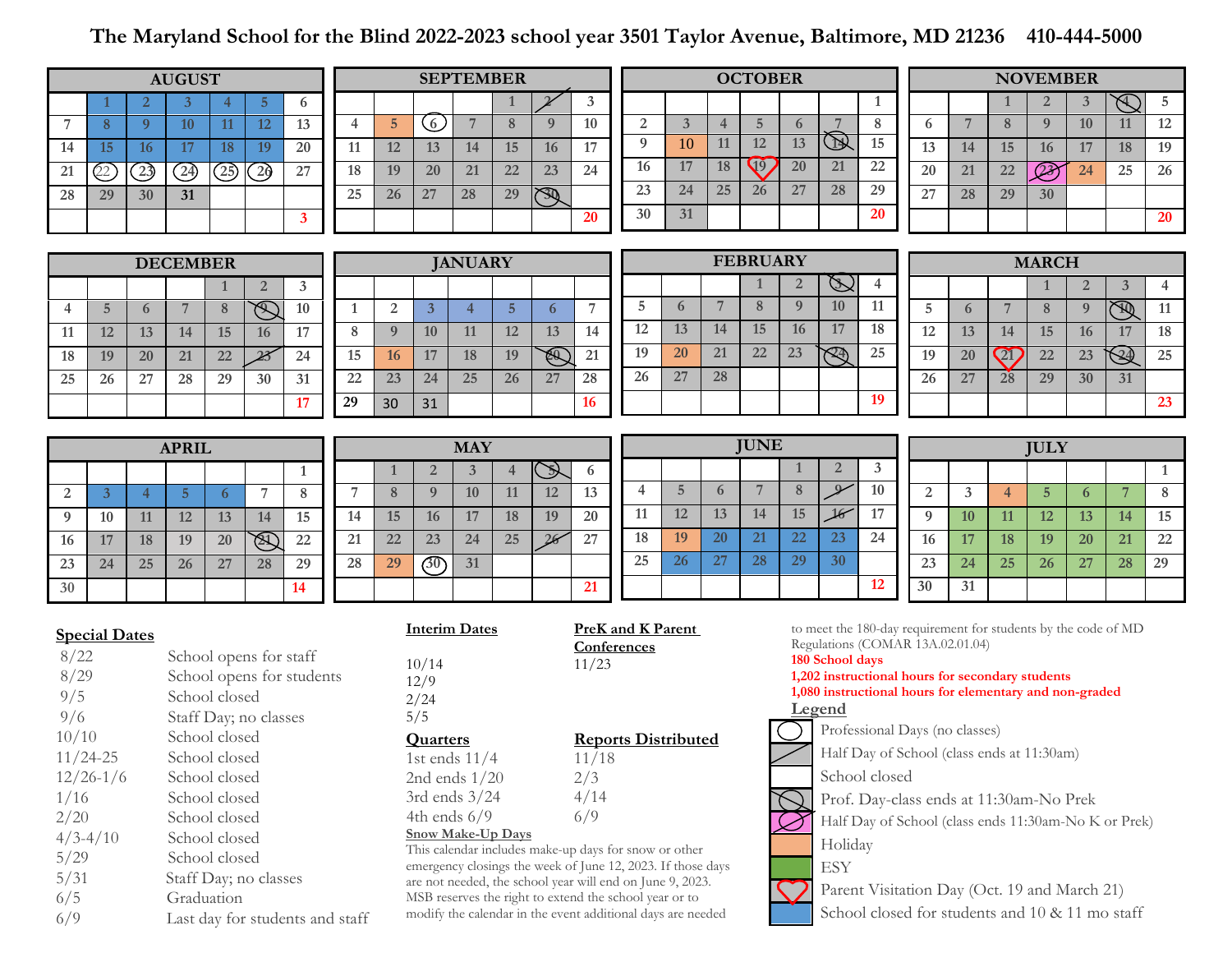## **2022-2023 Weekend Transportation Dates**

\*\* - Early Dismissal

| To School (5 pm arrival) | <b>To Home</b>           |  |  |  |  |  |  |  |  |
|--------------------------|--------------------------|--|--|--|--|--|--|--|--|
| August 2022              |                          |  |  |  |  |  |  |  |  |
| Sunday, August 28        | Friday, September 2**    |  |  |  |  |  |  |  |  |
| September 2022           |                          |  |  |  |  |  |  |  |  |
| Tuesday, September 6     | Friday, September 9      |  |  |  |  |  |  |  |  |
| Sunday, September 11     | Friday, September 16     |  |  |  |  |  |  |  |  |
| Sunday, September 18     | Friday, September 23     |  |  |  |  |  |  |  |  |
| Sunday, September 25     | Friday, September 30**   |  |  |  |  |  |  |  |  |
| October 2022             |                          |  |  |  |  |  |  |  |  |
| Sunday, October 2        | Friday, October 7        |  |  |  |  |  |  |  |  |
| Monday, October 10       | Friday, October 14**     |  |  |  |  |  |  |  |  |
| Sunday, October 16       | Friday, October 21       |  |  |  |  |  |  |  |  |
| Sunday, October 23       | Friday, October 28       |  |  |  |  |  |  |  |  |
| November 2022            |                          |  |  |  |  |  |  |  |  |
| Sunday, October 30       | Friday, November 4**     |  |  |  |  |  |  |  |  |
| Sunday, November 6       | Friday, November 11      |  |  |  |  |  |  |  |  |
| Sunday, November 13      | Friday, November 18      |  |  |  |  |  |  |  |  |
| Sunday, November 20      | Wednesday, November 23** |  |  |  |  |  |  |  |  |
| Sunday, November 27      | Friday, December 2       |  |  |  |  |  |  |  |  |
| December 2022            |                          |  |  |  |  |  |  |  |  |
| Sunday, December 4       | Friday, December 9**     |  |  |  |  |  |  |  |  |
| Sunday, December 11      | Friday, December 16      |  |  |  |  |  |  |  |  |
| Sunday, December 18      | Friday, December 23**    |  |  |  |  |  |  |  |  |
|                          | January 2023             |  |  |  |  |  |  |  |  |
| Sunday, January 8        | Friday, January 13       |  |  |  |  |  |  |  |  |
| Monday, January 16       | Friday, January 20**     |  |  |  |  |  |  |  |  |
| Sunday, January 22       | Friday, January 27       |  |  |  |  |  |  |  |  |
| Sunday, January 29       | Friday, February 3**     |  |  |  |  |  |  |  |  |
|                          | February 2023            |  |  |  |  |  |  |  |  |
| Sunday, February 5       | Friday, February 10      |  |  |  |  |  |  |  |  |
| Sunday, February 12      | Friday, February 17      |  |  |  |  |  |  |  |  |
| Monday, February 20      | Friday, February 24**    |  |  |  |  |  |  |  |  |
| Sunday, February 26      | Friday, March 3          |  |  |  |  |  |  |  |  |
| March 2023               |                          |  |  |  |  |  |  |  |  |
| Sunday, March 5          | Friday, March 10**       |  |  |  |  |  |  |  |  |
| Sunday, March 12         | Friday, March 17         |  |  |  |  |  |  |  |  |
| Sunday, March 19         | Friday, March 24**       |  |  |  |  |  |  |  |  |
| Sunday, March 26         | Friday, March 31         |  |  |  |  |  |  |  |  |
| April 2023               |                          |  |  |  |  |  |  |  |  |
| Monday, April 10         | Friday, April 14         |  |  |  |  |  |  |  |  |
| Sunday, April 16         | Friday, April 21**       |  |  |  |  |  |  |  |  |
| Sunday, April 23         | Friday, April 28         |  |  |  |  |  |  |  |  |
| May 2023                 |                          |  |  |  |  |  |  |  |  |
| Sunday, April 30         | Friday, May 5**          |  |  |  |  |  |  |  |  |
| Sunday, May 7            | Friday, May 12           |  |  |  |  |  |  |  |  |
| Sunday, May 14           | Friday, May 19           |  |  |  |  |  |  |  |  |
| Sunday, May 21           | Friday, May 26**         |  |  |  |  |  |  |  |  |
| Tuesday, May 30          | Friday, June 2           |  |  |  |  |  |  |  |  |
| <b>June 2023</b>         |                          |  |  |  |  |  |  |  |  |